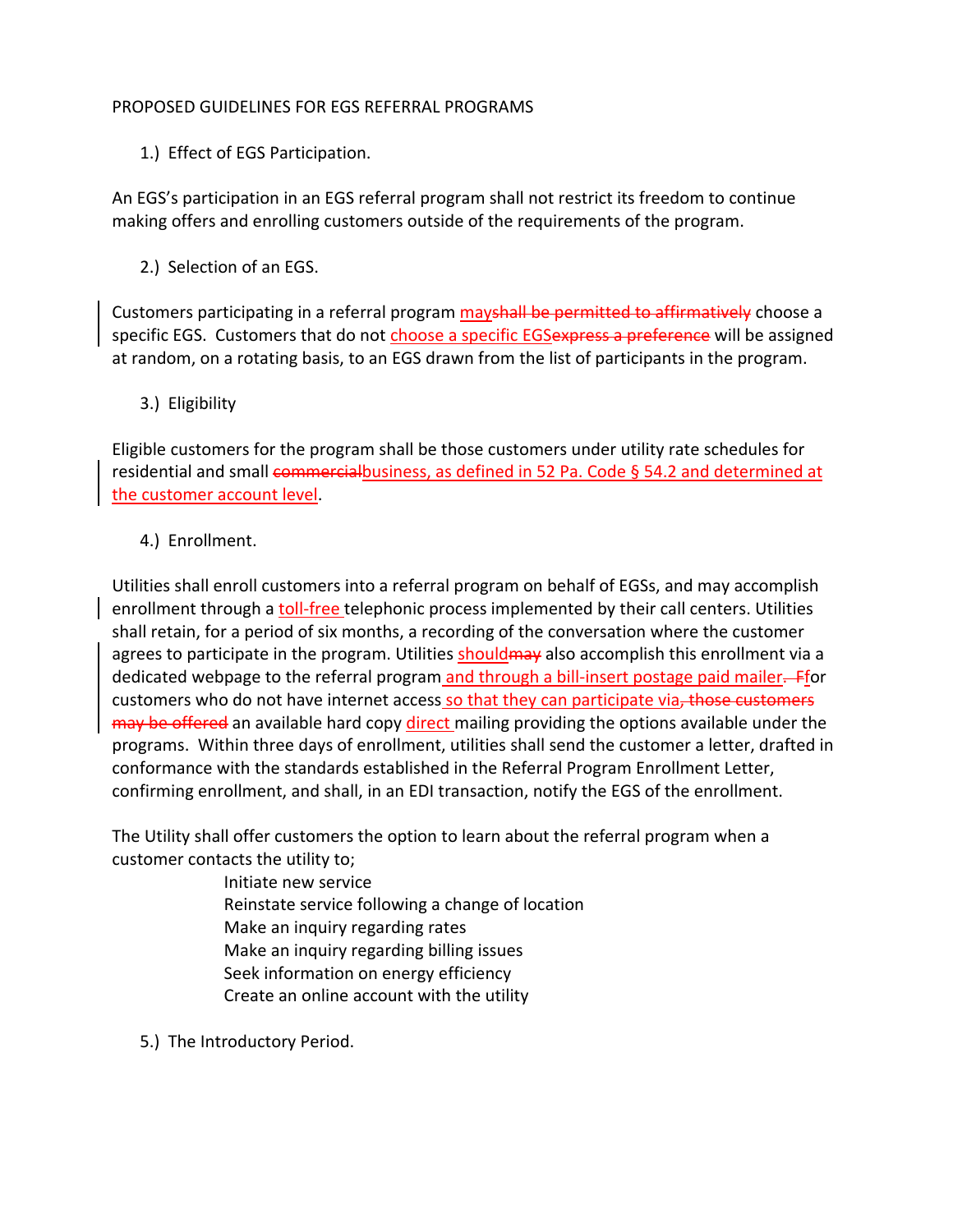EGSs participating in a referral program shall offer all customers referred to them the introductory discount of 7% for the introductory period of two months. This discount will be based on the existing default service rates of the utility. Customers may withdraw from the program during the introductory period upon notice. Customers shall be eligible for one introductory offer every three years.

# 6.) The EGS Contract

The utility will enroll the customer and the EGS will, within five days of utility notice of enrollment, provide the customer with a disclosure statementsales agreement governing both the introductory and post‐introductory periods. That contract must conform to the principles established in the EGS Contract Option Requirements, and will take effect unless cancelledrescinded telephonically, electronically, or in writing, by the customer by the end of the first month of service under the EGS after the 2 month introductory period. The deadline date for a decision to cancel rescind the contract must be conspicuously listed jon the disclosure statementsales agreement.

7.) EDI Confirmation of Transactions.

Under the EGS Contract approach, at the time the EGS sends the utility an EDI price change, the EGS will be deemed to affirm and represent that it has given its customer proper notice of the price change.

## 8.) Incremental Costs

For a sufficient transition period, Ccosts for the administration and promotion of this program by the utilities shall be recovered through a Retail Markets Surcharge. This charge shall be non‐ bypassable and shall applicable to all customers within the residential and small businesscommercial rate classes.

9.) Website

Utilities shall create and run a dedicated webpage for the referral program. This webpage shall contain utilities' existing rates (or PTC), a list of the EGSs participating in the referral program, the EGSs' introductory discount rate, and post‐introductory period rate offerings for each EGS. The website shall be technologically sufficient to enroll customers into the referral program online, including the ability to randomly assign customers who do not choose a specific EGS to an EGS participating in the programwho do not desire to pick a specific supplier.

10.) Promotion

Utilities and EGSs shall promote referral programs by providing customers with accurate information through the Internet, a dedicated toll‐free telephone line, media advertising, direct mailings and other appropriate means. All informational materials promoting a referral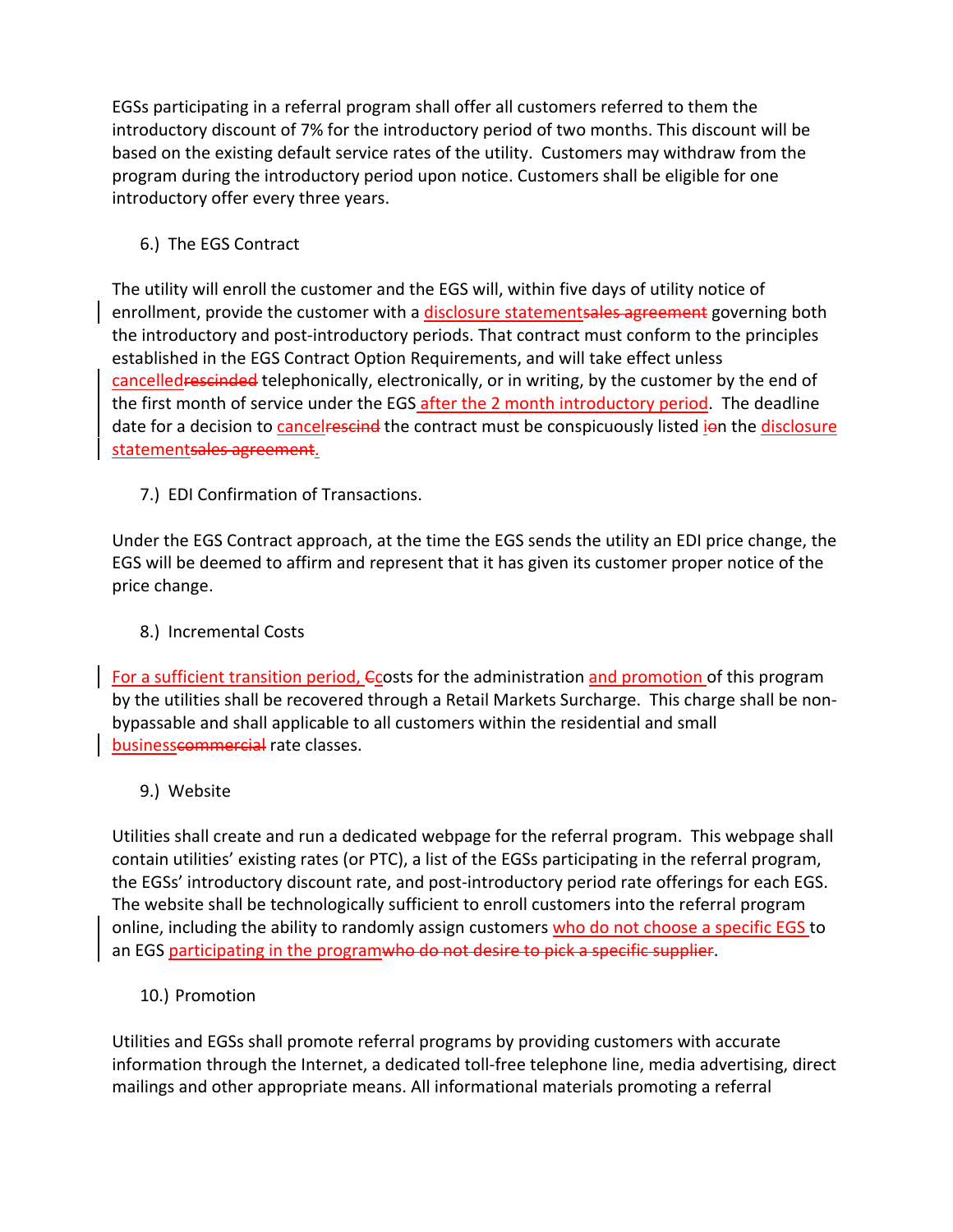program must conspicuously disclose that the savings offered during the introductory period are not guaranteed beyond that period. Utilities should consult with and solicit input from PaPUC Staff, OCA, OSBA and participating EGSs prior to finalizing any promotional materials.

## REFERRAL PROGRAM ENROLLMENT LETTER

A utility's enrollment confirmation letter to a customer participating in a referral program shall include the following:

- 1. The effective date of the enrollment, and the name of the EGS that will provide the service.
- 2. A description of the introductory discount, including the method of calculation, and the length of the introductory period.
- 3. Identification of the location of the discount on the customer's bill, and a notice that utility budget billing arrangements for residential customers will continue or can be initiated through utility consolidated billing.
- 4. A notice informing the customer that the EGS will contact the customer soon to offer  $\frac{1}{k}$ a disclosure statementsales agreement, and describing the effect of the contractsales agreement under the EGS Contract approach to the referral program, including the provisions for remaining with the EGS, selecting another rate or product from the same EGS, selecting another EGS, or returning to utility default service.
- 5. A notice informing the customer of its right to withdraw from the program during the introductory period upon notice.
- 6. A description of the utility's roles and responsibilities as the delivery service provider and the utility's contact information.
- 7. A description of the Commission's consumer complaint procedures available to EGS residential customers, and information on contacting the Commission with a complaint about an EGS.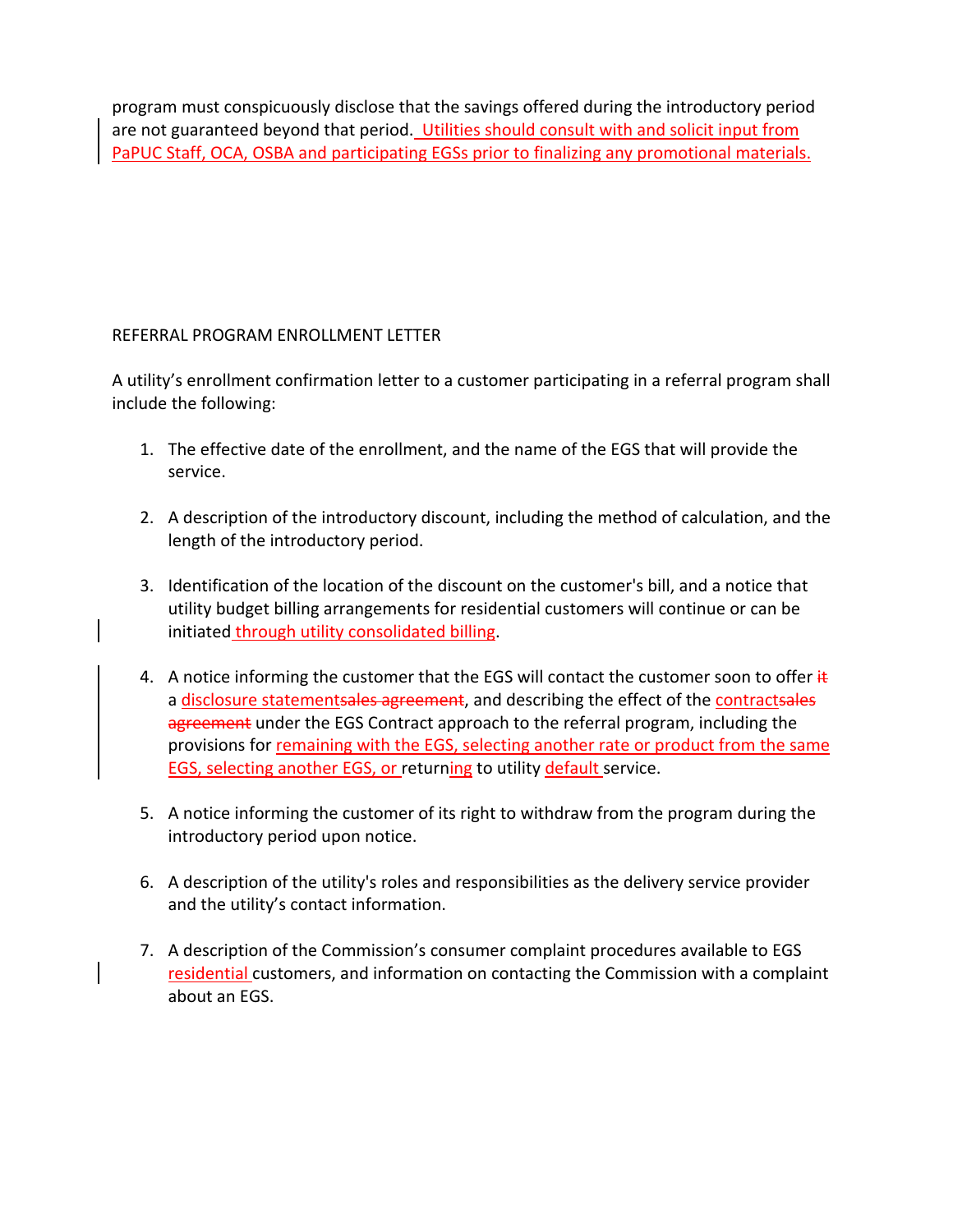### EGS CONTRACT OPTION REQUIREMENTS

The contract the EGS provides the customer under the EGS Contract approach must provide for the option to **cancelessing** service (past the 2 month introductory period) by the end of the first month of service from under the EGS, conform to the provisions of the utility enrollment letter that are effective during the introductory period, and reflect the following principles for the period after the introductory period ends.

- 1. The term of the contractsale agreement shall be month-to-month, allowing either party to cancel upon notice consistent with that term to permit the customer to choose another rate or product from the same EGS or another EGS, or to return to utility default service.
- 2. The price for electric commodity service shall be set under an "open price" provision allowing the EGS to change its price upon 15 day's notice to the customer, with that notice provided at least 30 days prior to the customer's next scheduled meter read.
- 3. Notwithstanding any other provision of the contract, the customer shall be allowed to cancel the contract within the 15 day notice period of a price change from an EGS.
- 4. The customer may cancel the contract without payment of a penalty or termination fee to the EGS. If notice of cancellation is not given at least 15 days prior to the next scheduled meter reading, the customer may request a special meter reading, which is typically subject to a service charge.
- 5. The EGS must give 30 days notice, provided at least 30 days before aprior to the customer's next scheduled meter read, before the EGS it may assign a customer's contract to another service provider.